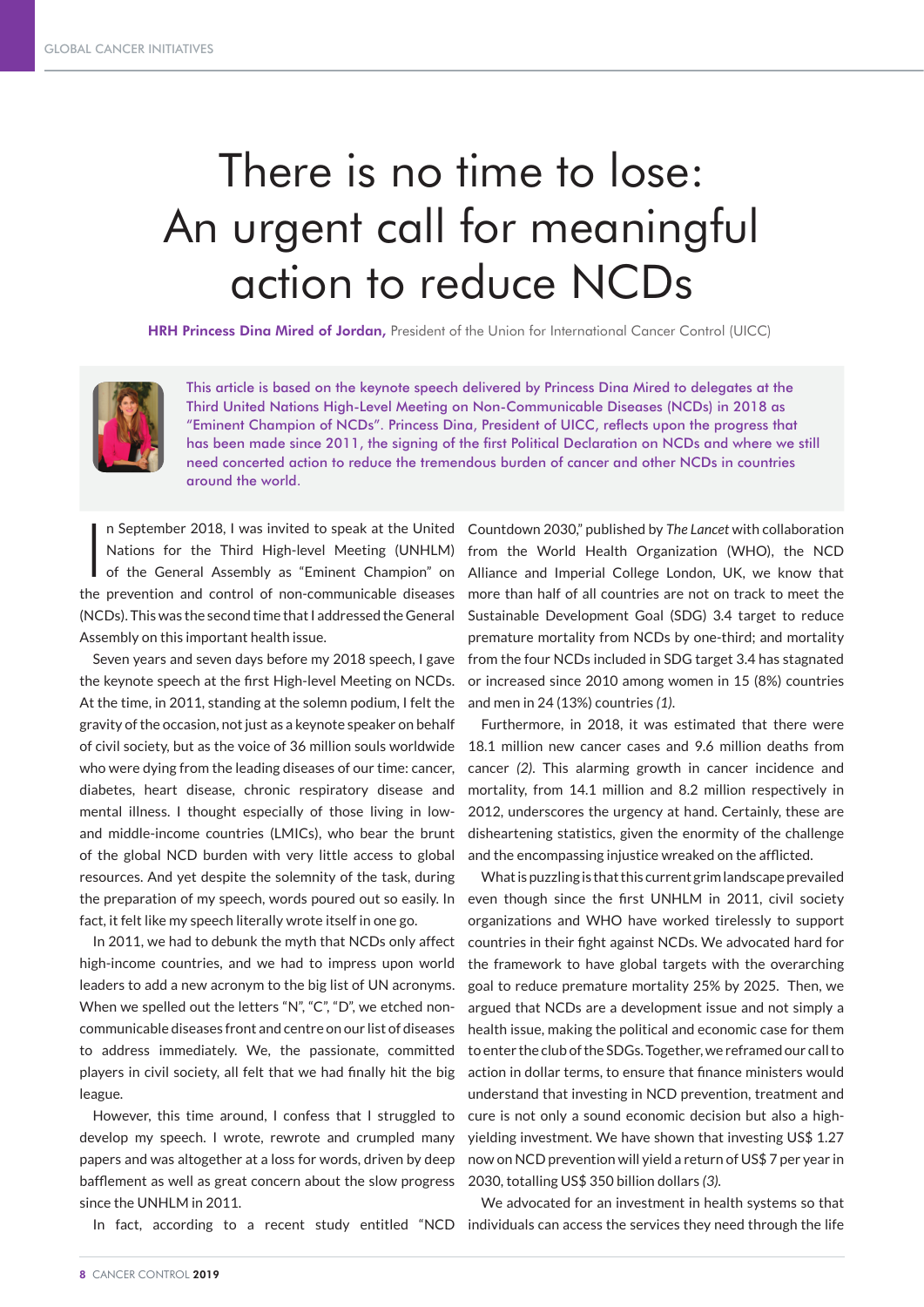course and along the continuum of care, from prevention and early detection of NCDs to treatment and care, as well as palliative care and survivorship.

In parallel, we have supported and developed evidencebased tools and guidance documents, as well as initiatives such as the Global Initiative for Cancer Registries (GICR) and the RESOLVE initiative. We even rolled up our sleeves and put boots on the ground through initiatives like the City Cancer Challenge founded by UICC and the Bloomberg Partnership for Healthy Cities, which support cities in developing strong, sustainable and impactful cancer and NCD programmes at city levels. The work of our colleagues at WHO have given us a suite of "Best Buys" for all countries based on the best available scientific research to take efficient and costeffective action on NCD prevention, treatment and care no matter their income levels.

With these actions, we erased the assumption "we don't know what to do", we erased the "no money argument", and we nullified the notion of the impossible, the challenging and the complex. Yet, 15 million people are still dying prematurely every year right before our eyes *(4)*. It is for these reasons that I was at a loss for words. After all, how many times does one need to explain the obvious and the urgent to spur serious and meaningful action? What else should we do to get the political and economic attention needed for implementation on the ground?

We understand the challenges that heads of states and health ministers face, especially in resource-challenged countries, can be formidable. A health minister who for so long only focused on communicable diseases like malaria, Tuberculosis and HIV must now find the funds to purchase medicines and technologies, as well as provide quality human resources, to manage NCDs, often without a global-type fund or other international assistance.

Sometimes, it seems that it is easier to fund weapons to wage war that destroys human lives than it is to financially support the actions that will save them. But, as Martin Luther King Jr said, "We refuse to believe that the bank of justice is bankrupt".

While we understand the often competing and difficult decisions that governments face with scarce available resources, we have also walked in the uncomfortable and distressed shoes of patients who must make the unconscionable decision about whether to put food on the table or to get their lifesaving medications, and that is if that medicine is even available, affordable or accessible. As President of UICC and the former Director General of the King Hussein Cancer Foundation, I have witnessed this inequity at first hand during visits to various developing countries.

countries from doing more of the right thing? Perhaps, we all have to remind ourselves that we cannot simply wish these diseases away. These diseases are here to stay unless we act to stop them. I often say that NCDs are the "serial killers" of our time. They are non-discriminate, expansive, consistent, swift, strategic and certainly very comprehensive and universal in their approach. But what accelerates their deadly work is our own fragmented, indecisive and inactive approach.

And yet, there are a multitude of new opportunities available to us to take decisive action on NCDs. We must seize these opportunities to implement the programmes and services in cancer and other NCDs and make a real difference in people's lives, both to limit the likelihood that people develop NCDs and to manage them effectively.

As I stood on the podium at the 2018 UNHLM, I did not want to focus my speech only on how and why we were not meeting our global commitments, but also to bring forward some of the recommendations of civil society organizations working on NCDs in communities around the world.

These recommendations include the following:  $\bullet$  Let us advocate for universal health coverage (UHC).

UHC has emerged as an international policy priority in health and development. UHC seeks to ensure that people access the health services that they need, that are of high quality and efficacy, and that people are not put into financial difficulty in accessing them. This is welcome news for cancer control, as well for other NCDs. Many countries around the world are developing national UHC plans, which will include essential health services across communicable and non-communicable diseases.

 It is possible for every country, regardless of income level, to include some cancer control interventions in the national UHC package. For example, in countries with high breast cancer and cervical cancer rates, HPV vaccination campaigns can be rolled out along with cervical screening and/or breast cancer awareness in conjunction with other services at primary healthcare level, such as family planning, maternal and child health programmes and HIV/ AIDS programmes. In this way, UHC can be progressively achieved so governments do not have to cover "everything at once".

J Let us heed the global call to action by the Director General of the World Health Organization in May 2018 to eliminate cervical cancer.

We need to understand what it is that is paralyzing some who screen as positive; and 3) to reduce deaths from cervical To achieve its elimination, we need action on three fronts: 1) to increase the coverage of vaccination against human papilloma virus (HPV); 2) to increase cervical screening coverage with rapid and appropriate management of women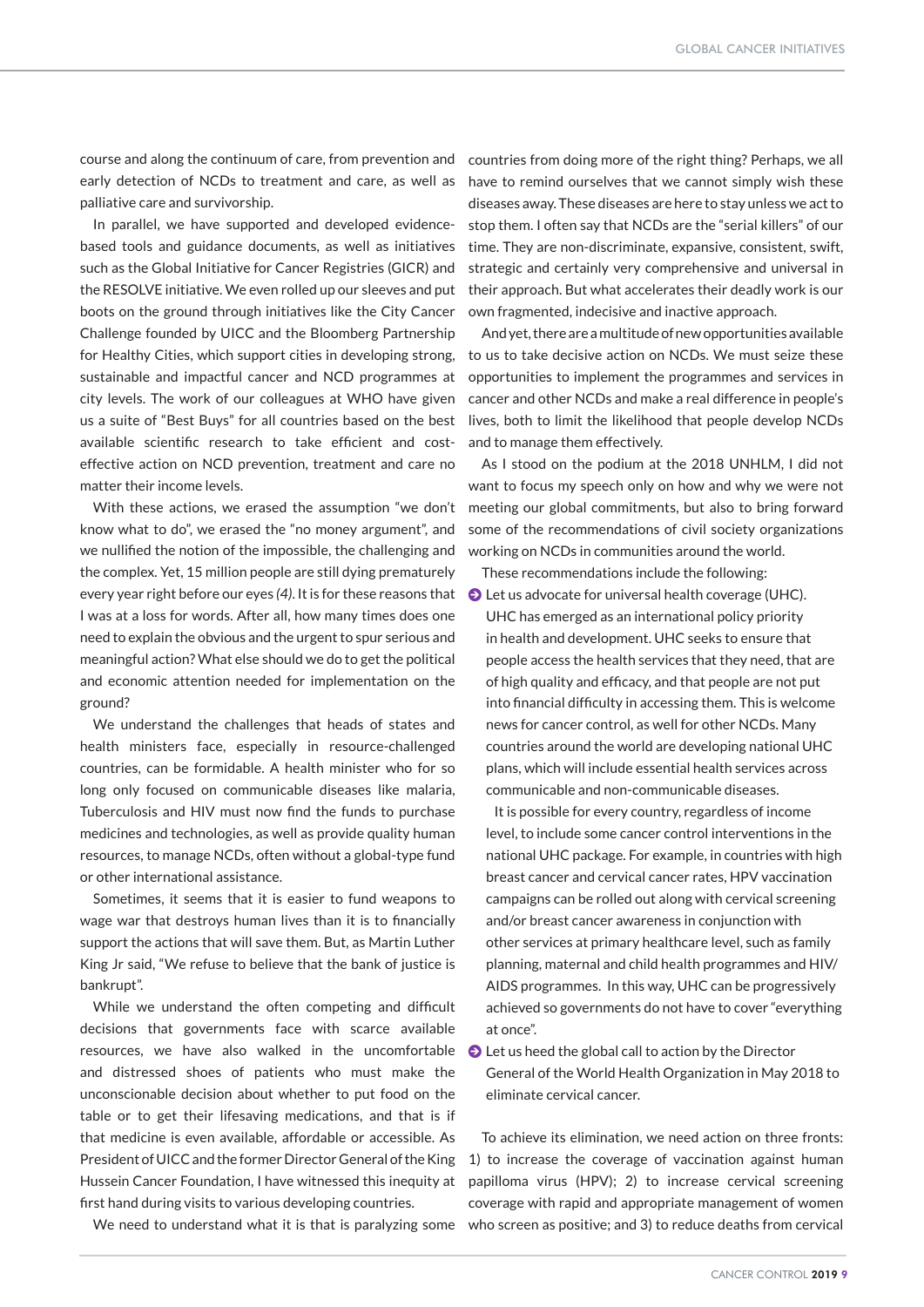cancer through promoting early access to treatment and care, transformation of cancer care in Jordan, I experienced firstincluding palliative care.

This global initiative on cervical cancer - one of the most preventable cancers – can transform the lives of girls and women and render cervical cancer once and for all to the annals of history.

- $\bigcirc$  Let us ensure that NCDs are a priority item on the cabinet ministers' agenda, not just the health minister, the whole of the government's agenda.
- $\bullet$  Let us develop and implement national NCD plans, as well as National Cancer Control Plans (NCCP), in all countries. These plans should be endorsed by the Head of State and contain a detailed budget, as well as targets and timebound commitments.
- $\bigcirc$  Let us achieve an increase in the level of funding available at national level for NCDs from all sources, including domestic, bilateral, multilateral and innovative financing by 2025.
- $\bigcirc$  Let us invest seriously in NCD prevention to stop the factories of disease. Also, let us invest in early detection and treatment interventions that we know are effective in reducing the burden of NCDs. These are detailed in WHO's evidence-based "Best Buys" to fight NCDs.
- J Let us make vaccinations available in all countries to reduce the incidence of infection-based cancers.
- $\bullet$  Let us tax the industries that break us, instead of giving them a tax break. Let us implement the regulatory and fiscal measures such as front-of-pack labelling; marketing restrictions on foods and drinks to children; healthy fiscal policies, including taxes on sugary drinks and subsidies on fruit and vegetables; and the promotion of healthy environments that guarantee physical activity and access to safe drinking water and healthy food.
- $\bullet$  Let us legislate against industries that are intent on profiting at the expense of our health. Starting with the tobacco industry. Let us call for full implementation of the Framework Convention on Tobacco Control (FCTC) to stop them owning the best real estate in the world - the millions of youthful lungs consuming their deadly product.
- $\bullet$  Let us invest in NCD surveillance data to track, monitor and report in 2025 on the progress we have made.

Yes, it can be done. We have seen some shining examples of what can be achieved with political will. Many countries have already established NCD plans, and a growing number of countries have "operational plans," which means that plans are "off the shelf" and being implemented.

Hussein Cancer Foundation, as part of the team that saw the *fundraiser for all cancer control efforts in Jordan and the region.* 

hand what political will, planning, organization, systemization and hard work can accomplish.

Seeing 59 Heads of State present at the 2018 UNHLM on NCDs gave me renewed hope and sent a resounding message to all NCD patients and their families that the global community does care about NCDs. I began to see the possibilities for a world where children diagnosed with leukemia in LMICs do not have to accept the inevitability of a measly 10% survival rate for a disease that can be cured in a high-income country. A world, where refugees who have escaped the violence of war do not have to be subjected again to the violence of inaction on NCDs, receiving little or no treatment for their cancer, heart disease or diabetes. A world where refugees are not seen as a special superhuman breed who are only in need of basic emergency services.

I reminded delegates that every letter and every word they agreed to in the political declaration would translate into something real for people living with NCDs. Each delegate can provide insulin, palliative care or essential cancer medications for millions at an affordable price, or, adversely, with a simple pen stroke, can take it all away from those who need it most. Yes, it is very personal and very real.

The writing is on the wall. We are moving decidedly towards an unhealthy and injurious future unless we resolve today to deliver on our promises and accelerate progress. I reminded the delegates that we must ask ourselves what legacy we want our generation to be remembered for. The one that watched the NCD epidemic destroy the lives of our children and our children's children, or the generation that said enough is enough and took remedial action? The weight of this seminal decision is on all our shoulders, including government, civil society organizations and the multitude of patient organizations who can provide experience and insight into what a patient-centred approach to NCDs looks like.

As Nelson Mandela, one of my heroes, aptly said: "It always seems impossible until it is done". Let the 2018 UNHLM be the seminal meeting that will finally start to deliver on the ground.

In the 15 years I spent as Director General of the King *the most successful advocacy and development organiz ation and HRH Princess Dina Mired of Jordon is a mother of a cancer survivor and is a well-known and respected advocate for Cancer Control and Non-Communicable Diseases. HRH Princess Dina was elected as President of the Union International for Cancer Control (UICC) in 2018. Prior to that, Princess Dina established and led the King Hussein Cancer Foundation (KHCF) from 2002- 2016. Princess Dina transformed the non-profit foundation into*